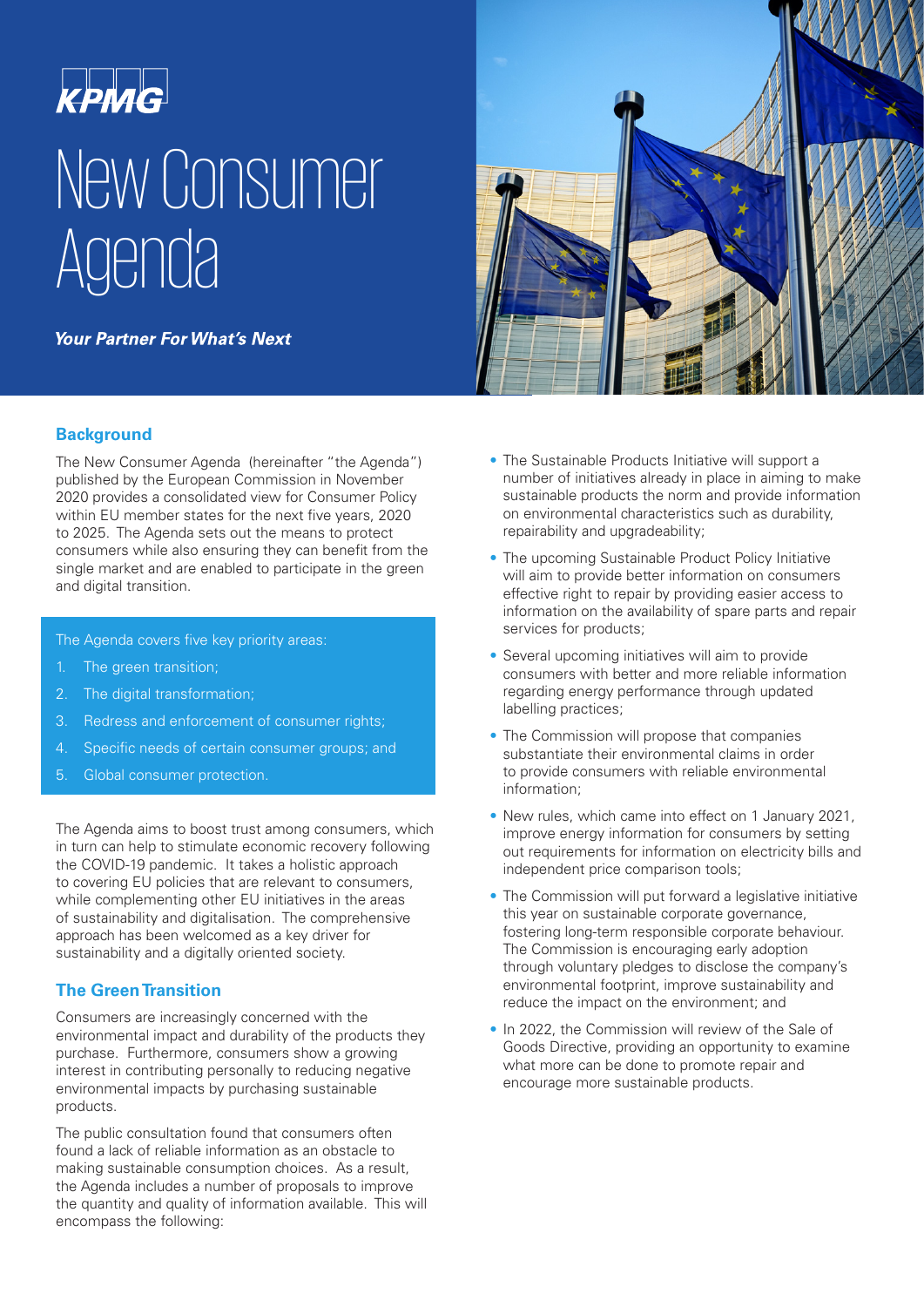## **The Digital Transformation**

An increasing proportion of consumers buy goods or services online, which has been accelerated as a result of the COVID-19 pandemic. The Commission notes that consumers completing their end-to-end journey online should be enabled to make informed choices and have their interests safeguarded. The objective of the Agenda is to protect consumer rights in the digital space and to ensure a level playing field, enabling innovation to deliver newer and better services.

The following is a high-level summary of the Commission's digital transformation agenda:

- A new Digital Services Act will define new responsibilities for online intermediaries, as well as reinforcing accountability. This will ensure that consumers are protected against illegal products, content and activities online;
- The Commission is planning to present a Digital Markets Act, combining the regulation of digital platforms with a framework to examine digital markets prone to market failures. This will enable fairer digital markets, including lower prices, new services and wider consumer choice;
- The Commission is working on a number of measures related to consumer protection and Artificial Intelligence;
- In 2021, the Commission will revise the General Product Safety Directive and the Machinery Directive to address new challenges to the safety of products brought by updated technologies and online sales;
- A public electronic identity will be introduced, allowing consumers to manage the access and use of their data in a secure manner;
- Consumers' right to data portability will be facilitated under the European Strategy for Data, allowing them to switch between service providers and select services that offer the most data protection;
- In 2021, the Commission plans to prepare proposals for the revision of the Consumer Credit Directive and the Distance Marketing of Financial Services Directive to reinforce consumer protection in the context of the digitalisation of retail financial services;
- The Commission is supporting Member States in the transposition of the European Accessibility Act, reinforcing the need to design digital solutions which are accessible to persons with disabilities; and
- The Digital Education Action Plan 2021-2027 will support consumers in acquiring strong digital literacy and competency.

# **Effective Enforcement and Redress**

The enforcement of consumer rights is the responsibility of national authorities, with the EU playing a coordinating and supporting role. From January 2020, the new Consumer Protection Cooperation Regulation came into force which strengthens enforcement authorities' online capacity, cooperation mechanisms and consistency across Member States. An assessment of the effectiveness of the Regulation will be completed by 2023.

The Commission will focus on the impact of the COVID-19 pandemic on consumer rights, misleading claims regarding environmental impact and online customer journeys. It will address the Agenda on enforcement and redress through the following means:

- The Directive on Better Enforcement and Modernisation of Consumer Law will enter into application in May 2022 and will strengthen consumer rights;
- An upcoming project funded by the Commission will deploy e-tools to enable authorities to carry out online investigations and monitor products sold online; and
- In 2022 and every two years thereafter, the Commission together with national authorities will present common enforcement priorities to address compliance issues identified in various sectors.

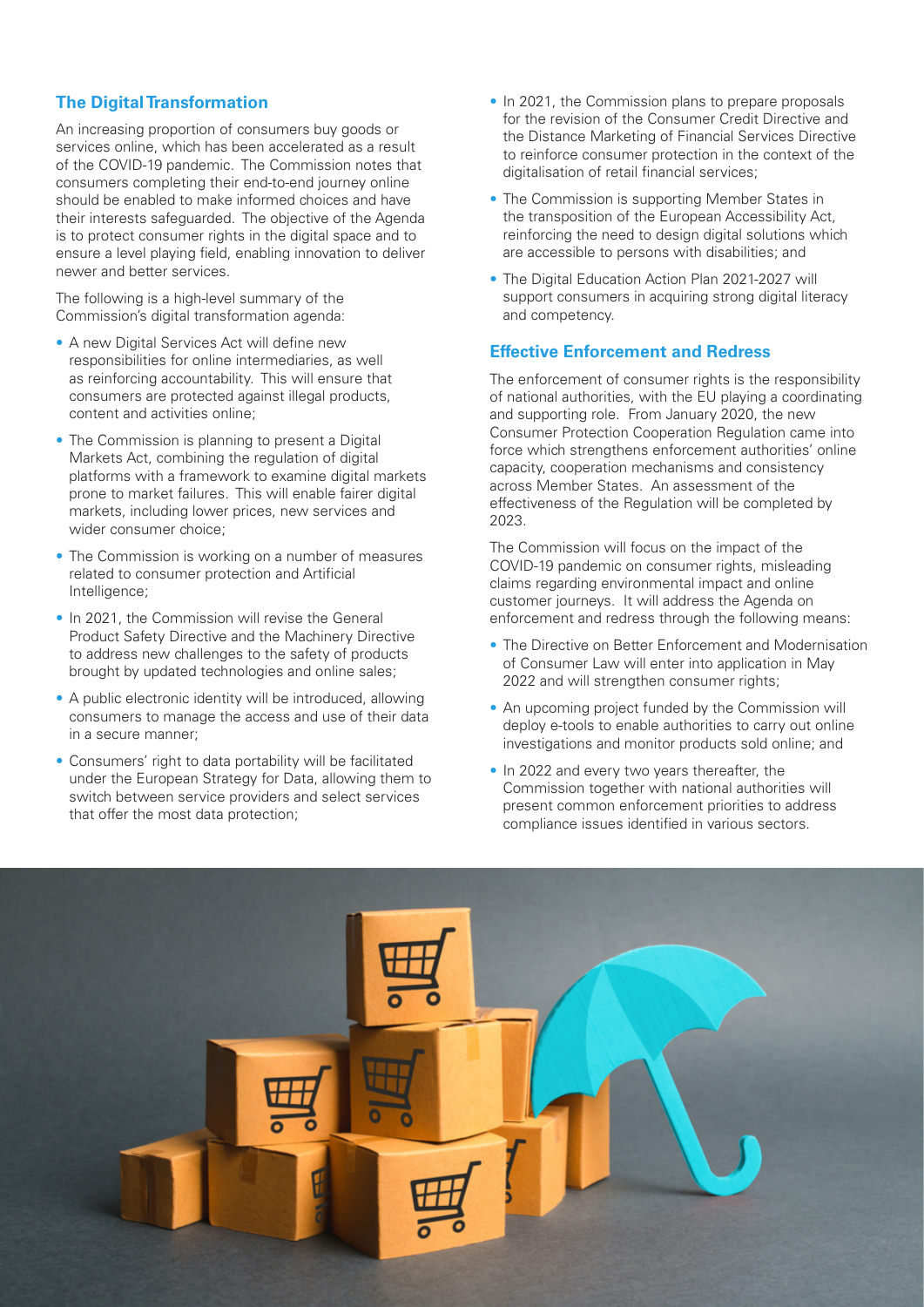#### **Addressing Specific Consumer Needs**

The impact of COVID-19 has resulted in the growth of the number of customers entering vulnerable categories (e.g. elderly members of society who are cocooning), as well as exacerbating the impact on those already considered vulnerable (e.g. those suffering from mental health issues / financial issues). The Agenda sets out several initiatives designed to protect vulnerable customers, the following is a high-level summary of such initiatives:

- Increased funding for enhancing debt advice services will be available from 2021;
- From 2021, the Commission will support initiatives providing advice to consumers who do not have access to support / information provided online or in person;
- As part of the revision of the General Product Safety Directive, increased safety standards will be required on childcare products; and
- The Commission commits to developing a strategic approach to improving consumer awareness and education addressing the needs of different groups.

KPMG published an article called "Addressing Vulnerability in Ireland" which deals with some of these points. Please visit our website for further details: [Addressing Customer Vulnerability in Ireland - KPMG](https://home.kpmg/ie/en/home/insights/2021/01/addressing-vulnerability-in-ireland-risk-regulatory.html)  [Ireland \(home.kpmg\)](https://home.kpmg/ie/en/home/insights/2021/01/addressing-vulnerability-in-ireland-risk-regulatory.html)

#### **Global Consumer Protection**

As goods are increasingly purchased from sellers around the world, the EU commits to continue ensuring the safety of imports and protecting consumers from unfair business practices used by non-EU operators. The following is a summary of the initiatives set out by the Agenda in this area:

- In 2021, the Commission aims to develop a further action plan with China for strengthened product safety cooperation for products sold online;
- The Commission has agreed to regular exchange of information on dangerous products with Canada and aims to extend such information sharing practices to other countries; and
- In 2021, the Commission will seek to develop regulatory support, technical assistance and capacity building for EU partner countries.

#### **Next Steps**

While the above provides a summary of the New Consumer Agenda, our team of experts can help address any specific questions you may have. KPMG provide regulatory advice, conduct risk and consumer protection advice, product design, assurance and programme support services across both the financial services and non-financial services sectors.

We will be releasing a series of publications discussing a number of the key topics above (and other consumer related topics) as part of our **consumer reform series**. We invite you to follow this series.

If you would like further details on the proposed updates to the Consumer Credit Directive, please visit our website at:

[Consumer Credit Directive - Risk Consulting - KPMG](https://home.kpmg/ie/en/home/insights/2020/11/consumer-credit-directive-risk.html)  [Ireland \(home.kpmg\)](https://home.kpmg/ie/en/home/insights/2020/11/consumer-credit-directive-risk.html)